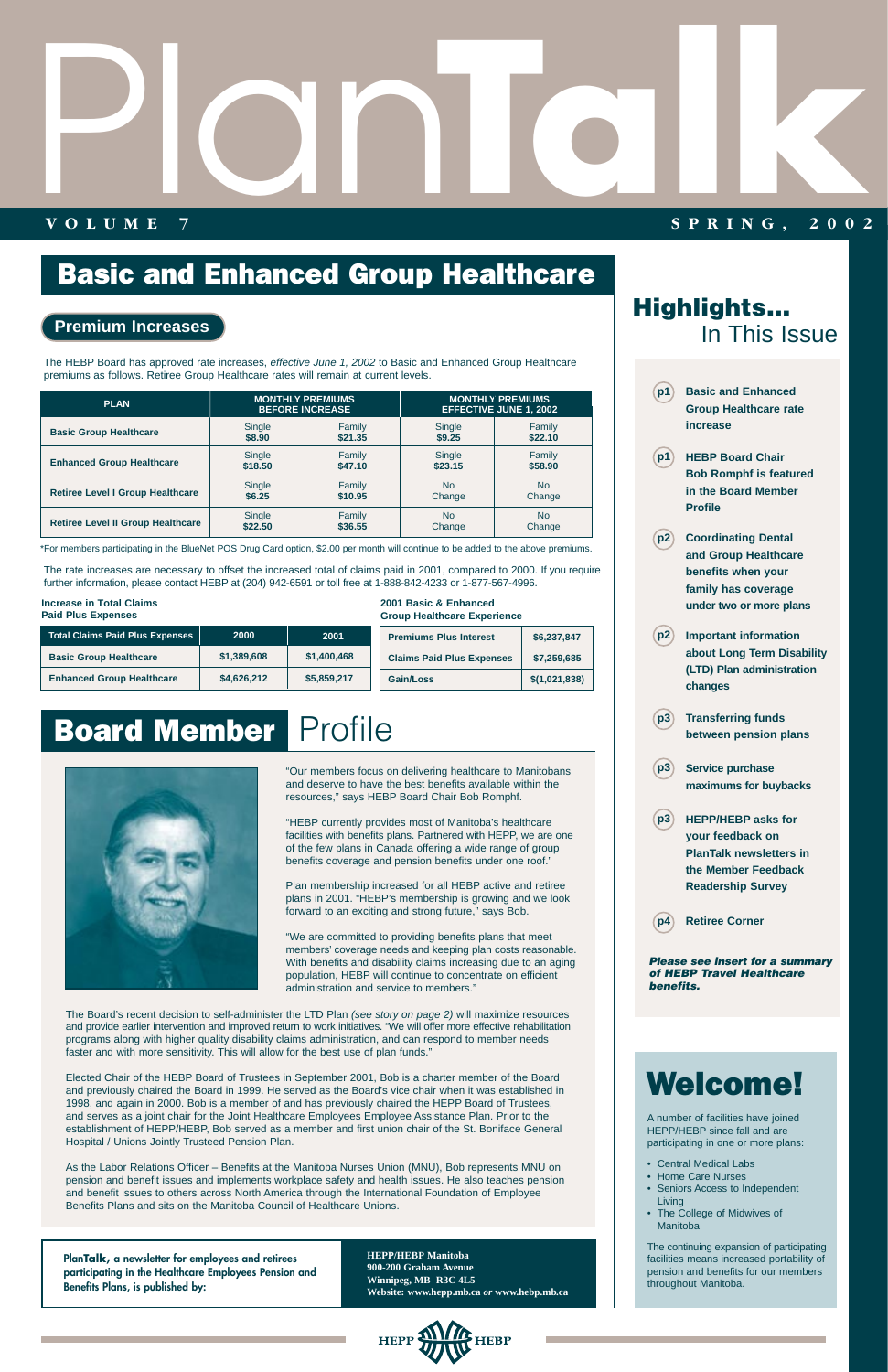# The Inside Story

# **Benefits**

#### **Dental & Group Healthcare**

Many families and individuals with coverage under more than one dental or group healthcare plan are able to coordinate benefits. For example, if one plan pays 80% of a claim, the other plan may pay the remaining 20% of the claim.

Coordination of Benefits is a claim procedure developed by the Canadian Life and Health Insurance Association to ensure that individuals with coverage under two or more plans receive the full compensation they are entitled to and that claims are paid by the correct plan.

Employees should submit their own claims (expenses pertaining to them) to the plan where they are the subscriber or cardholder first. Any remaining balance can then be sent to the other plan for payment with a copy of the receipt and explanation of benefits from the first plan.

If you are covered by more than one plan, claims should be submitted in the following order of priority:

- 1. The plan where you are an active full-time employee
- 2. The plan where you are an active part-time employee
- 3. The plan where you are a retiree

Any claims incurred on or after June 1, 2002 will be assessed by HEBP's in-house claim specialists, and HEBP's rehabilitation coordinator will direct rehabilitation programs for disabled plan members.

For dependent children who are covered under two plans, the claim should be submitted to the plan of the parent whose birthday comes first in the calendar year. For example, if the father's birthday is in February and the mother's birthday is in April, the claim should be submitted to the father's plan first, and any remaining balance should be submitted to the mother's plan.

When parents are separated or divorced, claims should be submitted in the following order of priority:

- 1. The plan of the parent with custody of the child
- 2. The plan of the spouse of the parent with custody of the child
- 3. The plan of the parent not having custody of the child
- 4. The plan of the spouse of the parent not having custody of the child

*Note: Please refer to the Spring 2001 issue of PlanTalk for information on coordinating benefits with two point of sale (POS) plans (where prescription drug costs can be billed directly by the Pharmacy to the insurer).*

The name of the LTD Plan will change to HEBP Disability & Rehabilitation Plan to reflect its positive features. HEBP will be working towards reducing the amount of time that employees are unable to attend work because of an illness or injury by introducing early intervention and return to work programs.

*If you need assistance in determining the order to submit claims, please contact the Manitoba Blue Cross Information Service Center at (204) 775-0151 or toll-free at 1-800-873-2583.*



#### **Coordinating Benefits With More Than One Plan**

#### **Administration Change**

#### **Changes and Improvements**

As plan costs continue to increase, the Board had to determine how to contain these costs. A significant premium increase, in excess of 20%, would have been necessary to fund the Plan - however to avoid passing this increase on to employers and members, the Board made an important decision to modify benefit duration periods under the Plan.

Therefore, for claims incurred on or after June 1, 2002, disability benefits will be paid while the member is disabled:

It was confirmed that bringing the LTD Plan in-house provides significant advantages and opportunities to manage it in a more efficient, responsive and accountable manner, as HEBP will be able to:

- Until the age at which the member qualifies for an unreduced pension under HEPP, or
- For 12 months, if the member is eligible for an unreduced pension when their disability commences.

Employee premiums for Group Life Insurance, Healthcare and Dental Benefits (if applicable) will continue to be waived during periods that a member qualifies for disability benefits, until they reach age 65.

Information regarding this change will be added to plan booklets and fact sheets. Members, employers and unions will be informed if there are any other changes to policies and procedures.

As the Disability & Rehabilitation Plan is designed to be a collaborative program, we hope employers and employees will contact us at any time with comments or suggestions, or for more information.

Note: There will be no changes for members receiving LTD benefits prior to June 1, 2002. These claims will continue to be processed by the current insurer (Manulife Financial).

This article is for information purposes only, and does not constitute an agreement. If there is a discrepancy between this article and the Disability and Rehabilitation Plan Text, the terms of the Plan text will prevail.

#### **Long Term Disability Plan**

#### **Dental Plan Premium Increases**

Effective April 1, 2002, Dental Plan premiums increased to \$10.70 from \$10.08 for single coverage. Family coverage increased to \$31.25 from \$29.48.

The increase was necessary to offset the Manitoba Dental Fee Guide adjustment and the rise in claims paid.

If you require further information, please contact HEBP.

You can view PlanView, HEPP/HEBP's orientation video, on our website at: www.hepp.mb.ca or www.hebp.mb.ca

The video was introduced last year to help inform new healthcare employees about their pension and benefits plans and to assist employers with enrollment and orientation.

You may also contact your employer to view your facility's copy of the video.

#### **PlanView**

Following a comprehensive review, the Healthcare Employees Benefits Plan (HEBP) Board of Trustees is pleased to announce that the HEBP Long Term Disability (LTD) Plan will become fully self-insured and self-administered, effective June 1, 2002.

In response to ongoing concerns from employers, members, claimants and unions about the LTD Plan, a sub-committee was appointed by the HEBP Board in 1999 to review all aspects of the existing plan including:

- Management and service issues
- Claims processing, and
- Turn around times.

- Exercise appropriate prudence and care in managing plan funds
- Respond to claimants faster and with more sensitivity
- Provide timely, equitable resolution of claims and higher quality disability claims management
- Promote, plan and direct early intervention, rehabilitation and return to work programs, and
- Reduce expenses through improved administration.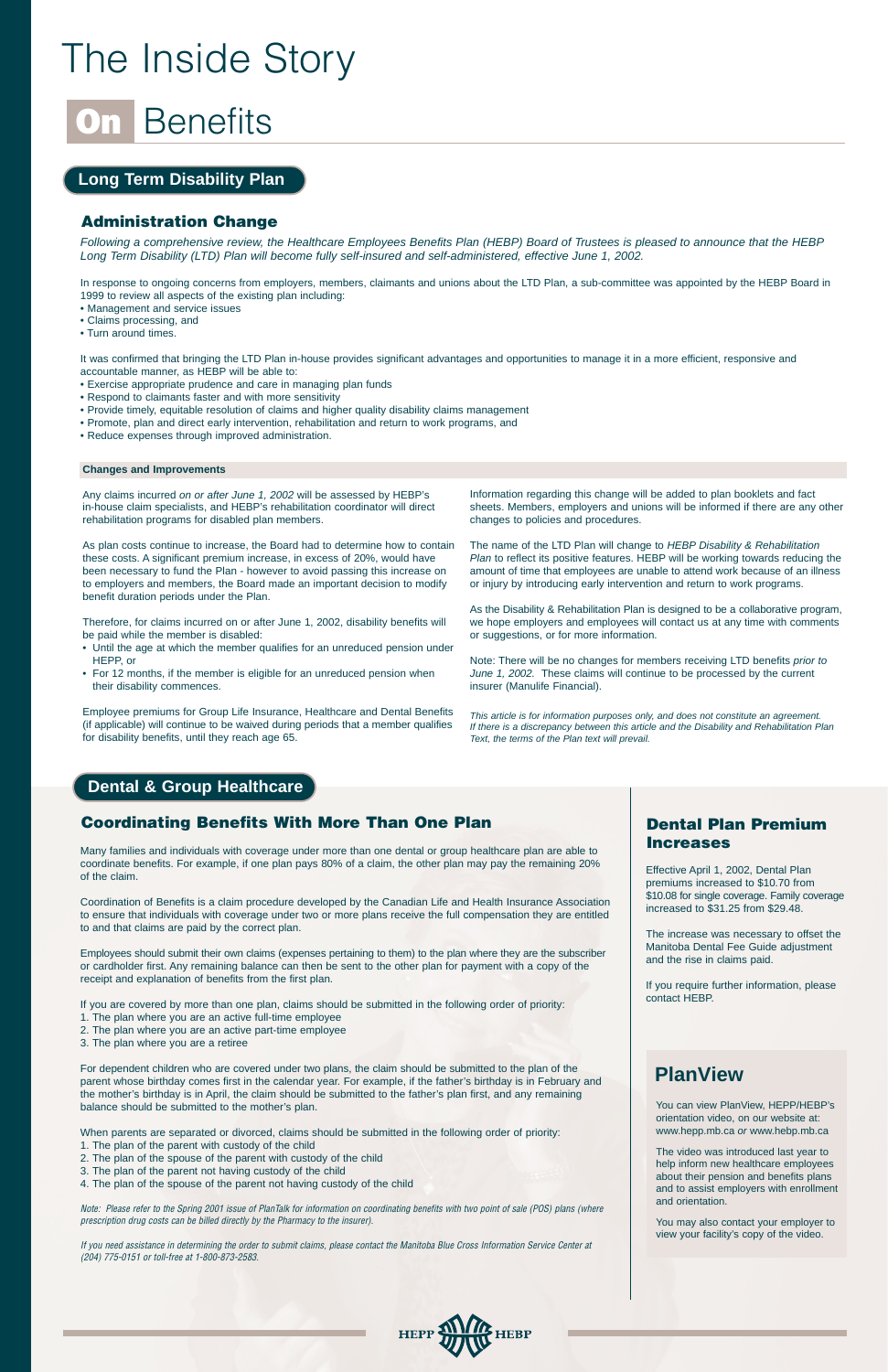# The Inside Story

# Pension

#### **Portability Options**

#### **Readership Survey**

Your responses to the following questions will help us address your needs in future issues of PlanTalk. Please send your responses by mail, fax or e-mail to:

#### **Transferring Funds Between Pension Plans**

HEPP allows for pension funds to be *transferred in* from other registered pension plans offered through a member's previous employer, and *transferred out* to other registered pension plans offered through a new employer.

The two most common types of transfers are:

When HEPP has a reciprocal agreement with another pension plan, reciprocal transfers, normally based on actuarially determined amounts, are allowed between the plans. A reciprocal agreement is an arrangement where two, similarly structured pension plans agree to a two-way transfer of their members' pension values, normally based on actuarially determined amounts.

#### **1. Reciprocal Transfers**

#### **2. Direct Commuted Value Transfers**

HEPP now allows direct commuted value transfers in and out of the plan if there is no reciprocal agreement in place. Generally, commuted transfer values are lower than they would be under a reciprocal agreement arrangement, as they are based on the member's contributory service and annualized earnings to date. These transfers can only be completed if the other plan agrees to the transfer.

When transferring pension funds, basic eligibility requirements must be met. Whether a reciprocal agreement is in place or not, when transferring funds into HEPP, they must be transferred directly from the other pension plan. Funds cannot be transferred to HEPP from a Locked In Retirement Account (LIRA), also known as a Locked in Registered Retirement Savings Plan (RRSP).

Transferring funds between pension plans may affect the amount you can contribute to RRSPs. For more information on tax implications, please contact a tax advisor.

Reciprocal agreements are currently in place between HEPP and the following plans:

- B.C. Public Service Pension Plan
- B.C. Municipal Pension Plan
- Brandon University Retirement Plan
- Civil Service Superannuation Board
- CUPE Pension Plan Trust Fund
- Public Service Pension Fund
- The Employee Benefits Board of the City of Winnipeg
- The Joint Board of Trustees of the Municipal Employees Pension Plan
- The Retirement Plan for Employees of the St. James-Assiniboia School Division No. 2
- The Retirement Plan for Employees of the United Way of Winnipeg & Participating Affiliated Agencies
- The Public Service Superannuation Plan of the Province of New Brunswick
- The Pension Plan for Certain Bargaining Employees of New Brunswick Hospitals
- The Pension Plan for CUPE Employees of New Brunswick Hospitals
- The Pension Plan for Officers and Employees (other than teachers) of the Winnipeg School Division No. 1

# **Member Feedback**

1. Please rank the following regular PlanTalk features:

Inside Story on Benefits

❏ Very Informative ❏ Somewhat Informative ❏ Not Informative ❏ Don't read this feature





Inside Story On Pension

❏ Very Informative ❏ Somewhat Informative ❏ Not Informative ❏ Don't read this feature

Member Feedback

❏ Very Good ❏ Good ❏ Dislike this feature ❏ Don't read this feature

Board Member Profiles

❏ Very Good ❏ Good ❏ Dislike this feature ❏ Don't read this feature

HEPP/HEBP Employee Profiles ❏ Very Good ❏ Good ❏ Dislike this feature ❏ Don't read this feature

HEPP/HEBP Member Profiles ❏ Very Good ❏ Good ❏ Dislike this feature ❏ Don't read this feature

Retiree Corner ❏ Very Good ❏ Good ❏ Dislike this feature ❏ Don't read this feature

From the Boardroom ❏ Very Good ❏ Good ❏ Dislike this feature ❏ Don't read this feature

2. What other features or information would you like to see in PlanTalk?

\_\_\_\_\_\_\_\_\_\_\_\_\_\_\_\_\_\_\_\_\_\_\_\_\_\_\_\_\_\_\_\_\_\_\_\_\_\_\_\_\_\_\_\_\_\_\_\_\_\_\_\_\_\_\_\_ \_\_\_\_\_\_\_\_\_\_\_\_\_\_\_\_\_\_\_\_\_\_\_\_\_\_\_\_\_\_\_\_\_\_\_\_\_\_\_\_\_\_\_\_\_\_\_\_\_\_\_\_\_\_\_\_ 3. Do you like the style and format of PlanTalk? ❏ Yes ❏ No Comments: \_\_\_\_\_\_\_\_\_\_\_\_\_\_\_\_\_\_\_\_\_\_\_\_\_\_\_\_\_\_\_\_\_\_\_\_

4. Do you keep PlanTalk newsletters? ❏ Yes ❏ Sometimes ❏ No

- 5. How easy is it to read and understand the information in PlanTalk? ❏ Very Easy ❏ Somewhat Easy ❏ Difficult
- 6. Do you have internet access? ❏ Yes ❏ No
- 7. Have you ever visited the HEPP/HEBP website? ❏ Yes ❏ No If yes, did you view PlanTalk newsletters on the website? ❏ Yes ❏ No Did you view HEPP/HEBP Annual Reports on the website? ❏ Yes ❏ No
- 8. (Optional) Please check boxes that are applicable to you to help us identify trends in the feedback we receive.

❏ Active Member (occupation: \_\_\_\_\_\_\_\_\_\_\_\_\_\_\_\_\_\_\_\_\_\_\_\_\_\_\_\_\_\_\_\_\_\_\_\_\_\_\_\_\_\_)

❏ Retiree ❏ Deferred Member ❏ HEPP/HEBP Employee or Board Member ❏ Union Representative ❏ Facility/Employer Contact ❏ RHA Contact

❏ Provincial H.R. Council Contact ❏ Other: \_\_\_\_\_\_\_\_\_\_\_\_\_\_\_\_\_\_\_\_\_\_\_\_\_\_\_\_\_\_\_

Thank you for your feedback. To be entered in the draw please provide: Your Name: Phone Number: \_\_\_\_\_\_\_\_\_\_\_\_\_\_\_\_\_\_\_\_\_\_\_\_\_\_\_\_\_\_\_\_\_\_\_\_\_\_\_\_\_\_\_\_\_\_\_\_



#### **Reminder**

**HEPP Annual General Meeting**

*HEPP's annual general meeting will take place on Monday, June 17, 2002 from 1 p.m. to 2 p.m.* 

*The meeting at the Centro Caboto Centre Auditorium, 1055 Wilkes Avenue, is open to members.*

#### **Buybacks Service Purchase Maximums**

Buybacks allow members to purchase eligible periods of missed credited service, such as maternity leaves and other unpaid leaves of absence, to increase their pension benefits.

When buying back service from periods on or after January 1, 1992, the period can not exceed five years.

For maternity leaves and other leaves of absence related to periods of parenting, as defined in the Income Tax Act:

- Buybacks can not exceed 12 months for any one period of parenting, and
- The cumulative period a member may buy back for periods of parenting can not exceed 36 months.

For more information on buybacks and periods that are eligible for buybacks, please see the insert in the Fall 2001 issue of PlanTalk, or contact HEPP.

PlanTalk HEPP/HEBP Manitoba 900-200 Graham Avenue Winnipeg, MB R3C 4L5 Fax: (204) 943-3862 E-mail: communications@hepp.mb.ca

Completed surveys will be entered into a draw for a Wow Hospitality restaurant gift certificate.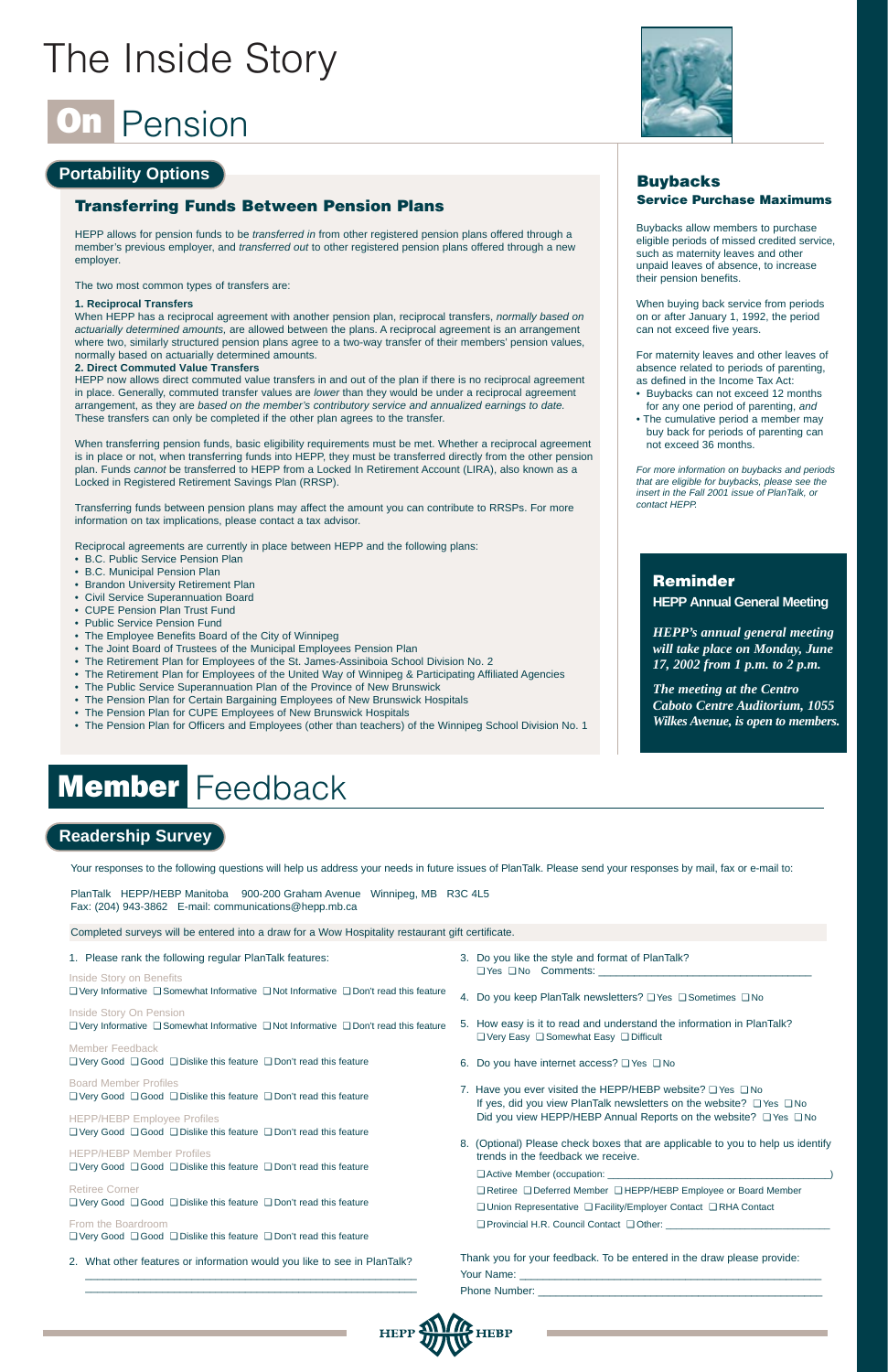# Employee Profile



s HEPP/HEBP's communications coordinator, Vanessa Sired coordinates the creation, production and distribution s HEPP/HI<br>coordinato<br>the creation<br>of plan information.

"I focus on providing information to members, employers and unions and keeping them informed about plan changes and issues," says Vanessa. "This is done through a full range of communications including newsletters, annual reports, information booklets, annual statements, fact sheets, an employer manual, the video and website."

Vanessa organized the production of the PlanView orientation video last year. "The video combines an overview of information about the Pension and Benefits Plans with footage of members and HEPP/HEBP employees, putting a human face on the Plans and our membership."

To Vanessa, two-way communication is an important part of improving service and providing members and employers with information they need. "Feedback helps us identify, address and communicate needs and concerns," she says. "We look forward to receiving feedback on PlanTalk newsletters through the survey in this issue."

"Research, planning and input from Board members, management and staff helps ensure

Member Profile



HEPP/HEBP's website at www.hepp.mb.ca or www.hebp.mb.ca contains plan information, forms, publications, investment information, a list of participating employers and a link to the orientation video.

"I enjoy working on the website because it's an interactive medium," says Vanessa. "Current information can be added instantly and linked together so that it's easy to find."

Vanessa began working at HEPP/HEBP in 2000. Prior to this, she gained diverse experience as a communications consultant.

As a Creative Communications graduate, Vanessa is trained in writing, design and public relations. She is also trained in photography, video production and website development and is a member of the International Association of Business Communicators (IABC).

After a day of proofreading and editing, Vanessa likes to go for a walk, run, golf or read a novel. She says, "I enjoy the simple things the most – my family, home and garden."



"The residents at Middlechurch have always been my top priority," says Don. "Middlechurch is their home, and I always take them into consideration by treating them with dignity and respect."

Don began working at Middlechurch in December 1973 as a power engineer. He is entitled to receive an unreduced pension in August this year when he reaches Magic 80 - his age plus years of employment service will total 80.

"The support of everyone in my department makes my job easier," he says. "And I look forward to working with them for a while longer."

Don has decided to return to work in retirement and receive his monthly pension benefits at the same time. As members cannot receive monthly HEPP pension benefits and contribute to HEPP

s the assistant supervisor of maintenance at The Middlechurch Home of Winnipeg, Don McCallum is a licensed building systems technician, power engineer and fire marshall, and manages all mechanical aspects of the building. **A**

at the same time, Don will waive his right to participate in and contribute to HEPP.

When he returns to work, Don will participate in the Benefits Plans for active members. When he stops working at Middlechurch, he will be able to enrol in Retiree Group Healthcare and Post Retirement Insurance.

"It's good to know my wife and I have secure pension and benefits. With a joint life form of pension, my wife will receive a lifetime pension benefit if anything were to happen to me."

In planning for retirement, Don referred to his annual statements and requested pension estimates from HEPP. "Annual statements and estimates helped us calculate the income we would have in retirement. We also got information and answers to our questions from the Member Services Representatives (MSRs) at HEPP – I can't thank them enough."

"I'm looking forward to having more time to work in the yard, spending time with my family and traveling once I retire," says Don.

#### Retiree Corner

#### **HSC Retiree Association**

The Health Sciences Centre (HSC) Retiree Association provides a means for fellowship and communication of issues that affect retirees. Benefits and other issues affecting HSC retirees are discussed at luncheon meetings and social functions are held. The association also invites speakers to discuss topics of interest to retirees and provides information on seniors' services.

| <b>Meetings:</b> | Four times per year                |
|------------------|------------------------------------|
| <b>Location:</b> | <b>Community Services Building</b> |
|                  | 685 William Avenue                 |
| <b>Contact:</b>  | Kay Douglas, President             |
|                  | (204) 256-8570                     |

#### **St. Boniface General Hospital Retiree Association**

The St. Boniface General Hospital (SBGH) Retiree Association provides informational luncheon meetings followed by entertainment and supports SBGH activities and plans. At meetings, opportunities to increase the welfare and well being of retirees are discussed. Sometimes, presentations are made on benefits, other issues affecting retirees and resources for retirees. The association also sponsors social events and organizes social activities.

| <b>Meetings:</b> | Three times per year                          |  |
|------------------|-----------------------------------------------|--|
| <b>Location:</b> | Norwood Hotel                                 |  |
|                  | 112 Marion Street                             |  |
| <b>Contact:</b>  | Grace Lawrence, President<br>$(204)$ 255-3600 |  |

If your retiree association would like to be mentioned in Retiree Corner, please phone (204) 942-6598 ext. 238, or e-mail: communications@hepp.mb.ca

#### From the Boardroom

#### **Board Changes**

Resigning from the HEPP Board of Trustees is John Irvine, a founding trustee of the Plan. Many thanks and best wishes to John in retirement, and on the golf course.